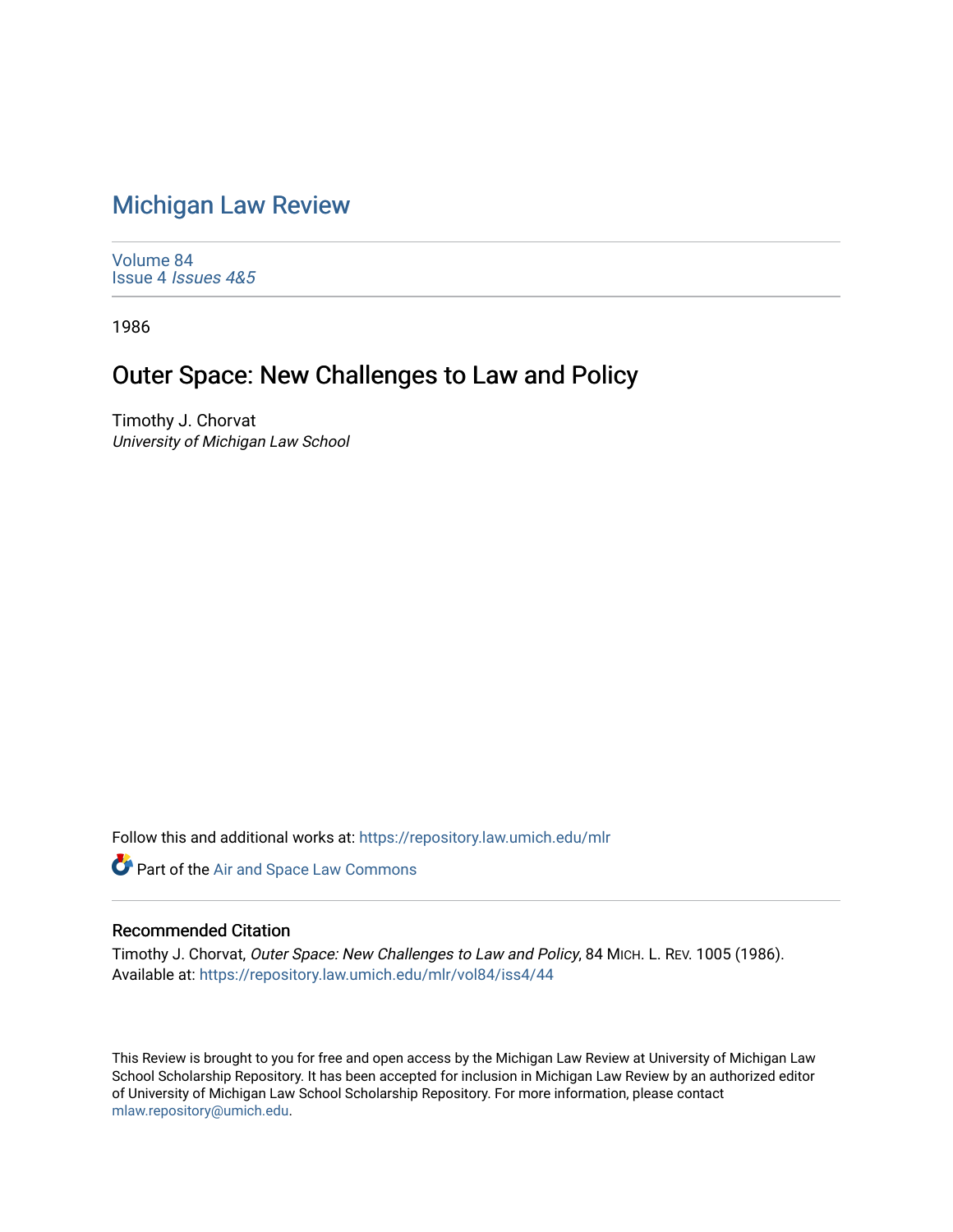OUTER SPACE: NEW CHALLENGES TO LAW AND POLICY. By *J.E.S. Fawcett.* Oxford: Clarendon Press. 1984. Pp. 169. \$24.95.

Activities in space have become both more prevalent and more important over the last ten years. Scientific, commercial, and military applications of the unique conditions beyond the atmosphere are expanding rapidly. Whatever turn events take, space will continue to become more important through the closing years of this century. Increasingly, these activities will affect not only the developed, spacefaring nations, but also the world community as a whole. *Outer Space: New Challenges to Law and Policy, by J.E.S. Fawcett,<sup>1</sup> offers an over*view of the current status of man's reach into the cosmos, with special attention to the implications of these developments for international law. The volume's subject is both apt and timely, and its scope comprehensive. Unfortunately, while Fawcett's knowledge of the relevant international law is authoritative, the world's space programs receive only spotty, and at times misleading, coverage.

Fawcett's book, although relatively short (122 pages excluding appendices), covers both the international legal framework governing activities in outer space, and specific uses of orbital and trans-orbital space. In Part I, Fawcett discusses three of the most important international legal questions concerning space  $-$  in chapters on space as the province of mankind, the uses of outer space, and space operators. 2 Part II offers chapters on specific aspects of space exploration — telecommunications, remote sensing, space stations, astronomical obser-

<sup>1.</sup> Professor Emeritus of International Law, University of London.

<sup>2.</sup> The term "space operator" has been adopted by the international community to denote both private and governmental owners and operators of spacecraft.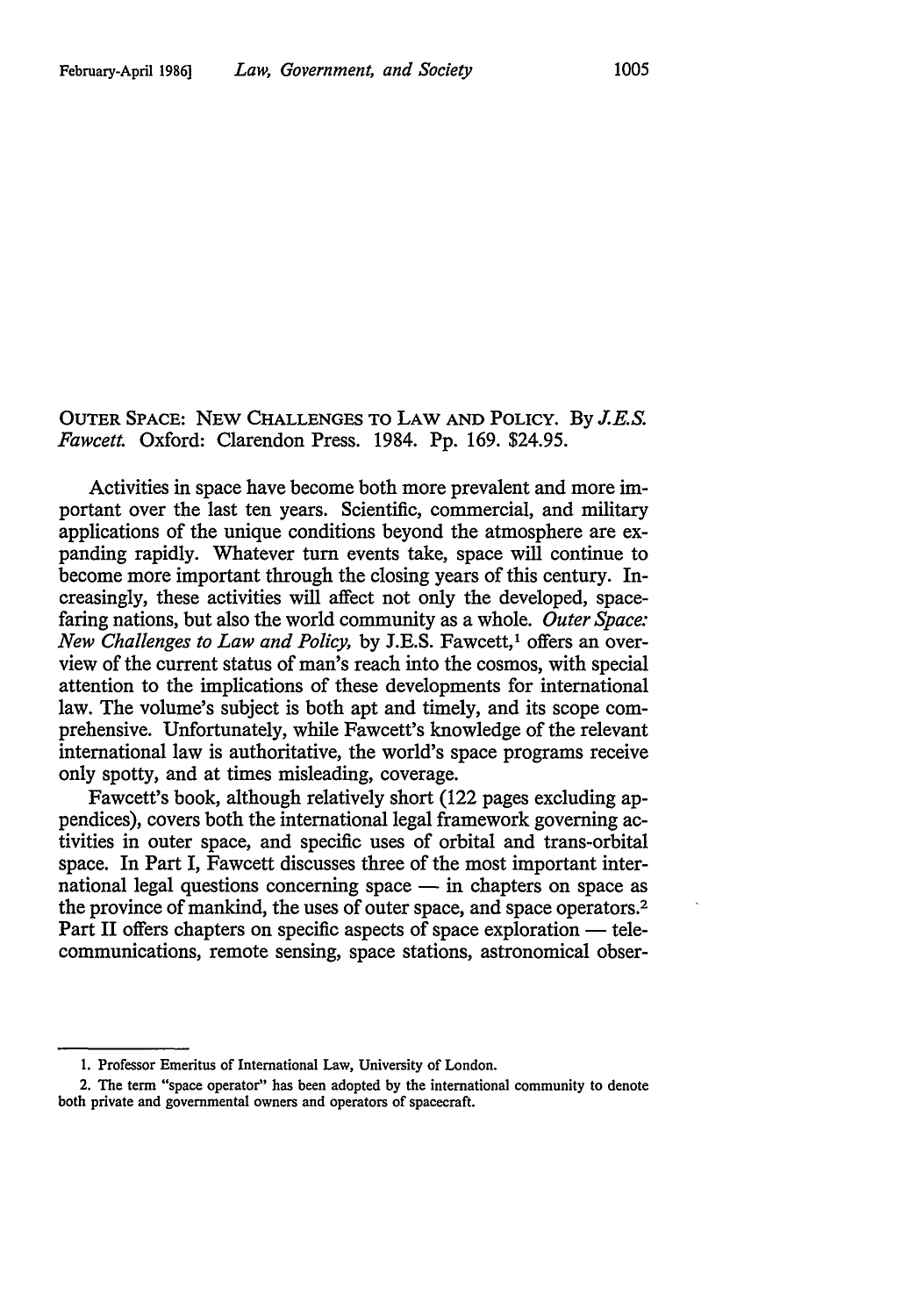vation, and the strategic uses of outer space  $-$  and then concludes with a general overview.

Fawcett's expertise lies in international law and its relationship to space activites, $3 \text{ }$  the subject of Part I. The principal treaty governing activities in space, the Outer Space Treaty,4 entered into force in 1967. The treaty provides that space is the province of all mankind, that space and celestial bodies are not subject to national appropriation, that activities in space must be carried on peacefully and cooperatively, and that states party to the treaty bear responsibility for their nationals' activities in space. *<sup>5</sup>*

Fawcett explains all of these provisions, concentrating his attention on rules governing appropriation of resources in space, and on the frontier between space and the earth's atmosphere. The latter is important since within the atmosphere individual nations may control incursions into their airspace, while orbital passage is permitted. Appropriation of space resources has become an active topic in part because lunar and asteroid mining, much like seabed mining on this planet, promises to become profitable during the next century.

The greatest weakness of this chapter, and of Part I as a whole, is Fawcett's failure to note the continuing opposition, most prevalent in the United States, to the Moon Treaty.<sup>6</sup> The treaty delares the moon to be the "common heritage of mankind," and makes exploitation of lunar resources subject to control by an international consortium to be set up by the United Nations.7 Fawcett repeatedly cites the Moon Treaty as part of the corpus of international law, although he occasionally does note that it is a "draft" treaty.<sup>8</sup> While the virtues of the treaty are considerable, so are its faults. Given the refusal of several major space-faring nations  $-$  including the United States  $-$  to sign

4. Treaty on Principles Governing the Activities of States in the Exploration and Use of Outer Space, Including the Moon and Other Celestial Bodies, *done* Jan. 27, 1967, 18 U.S.T. 2410, T.l.A.S. No. 6347 [hereinafter cited as Outer Space Treaty].

7. Moon Treaty, *supra* note 6, art. 11.

8. The treaty itself provides that it shall enter into force when it is ratified by five nations (it has been), though this only applies to the nations so ratifying it. Moon Treaty, *supra* note 6, art. 19.

<sup>3.</sup> Fawcett has had extensive diplomatic experience, serving as a member of the European Commission on Human Rights from 1962 to 1984, and as president of that body from 1972 to 1981. He also served as assistant legal advisor to the British Foreign Office from 1945 to 1950, including service in the British embassy in Washington. His previous works include THE BRIT· ISH COMMONWEALTH IN INTERNATIONAL LAW (1963); INTERNATIONAL LAW AND THE USES OF OUTER SPACE (1968); THE LAW OF NATIONS (1968); THE APPLICATION OF THE EUROPEAN CONVENTION ON HUMAN RIGHTS (1969); INTERNATIONAL ECONOMIC CONFLICTS (1977); and LAW AND POWER IN INTERNATIONAL RELATIONS (1982).

<sup>5.</sup> Outer Space Treaty, *supra* note 4, arts. 1-4, 6.

<sup>6.</sup> Agreement Governing the Activities of States on the Moon and other Celestial Bodies, G.A. Res. 34/68, 34 U.N. GAOR Supp. (No. 46) at 77, U.N. Doc. A/34/664 (1979) [hereinafter cited as Moon Treaty]. For a brief history of the treaty's status as international law, and of the controversy the treaty has created in the United States, see Note, *The Common Heritage of Mankind: An Assessment,* 14 CASE W. RES. J. INTL. L. 509, 529-33 (1982).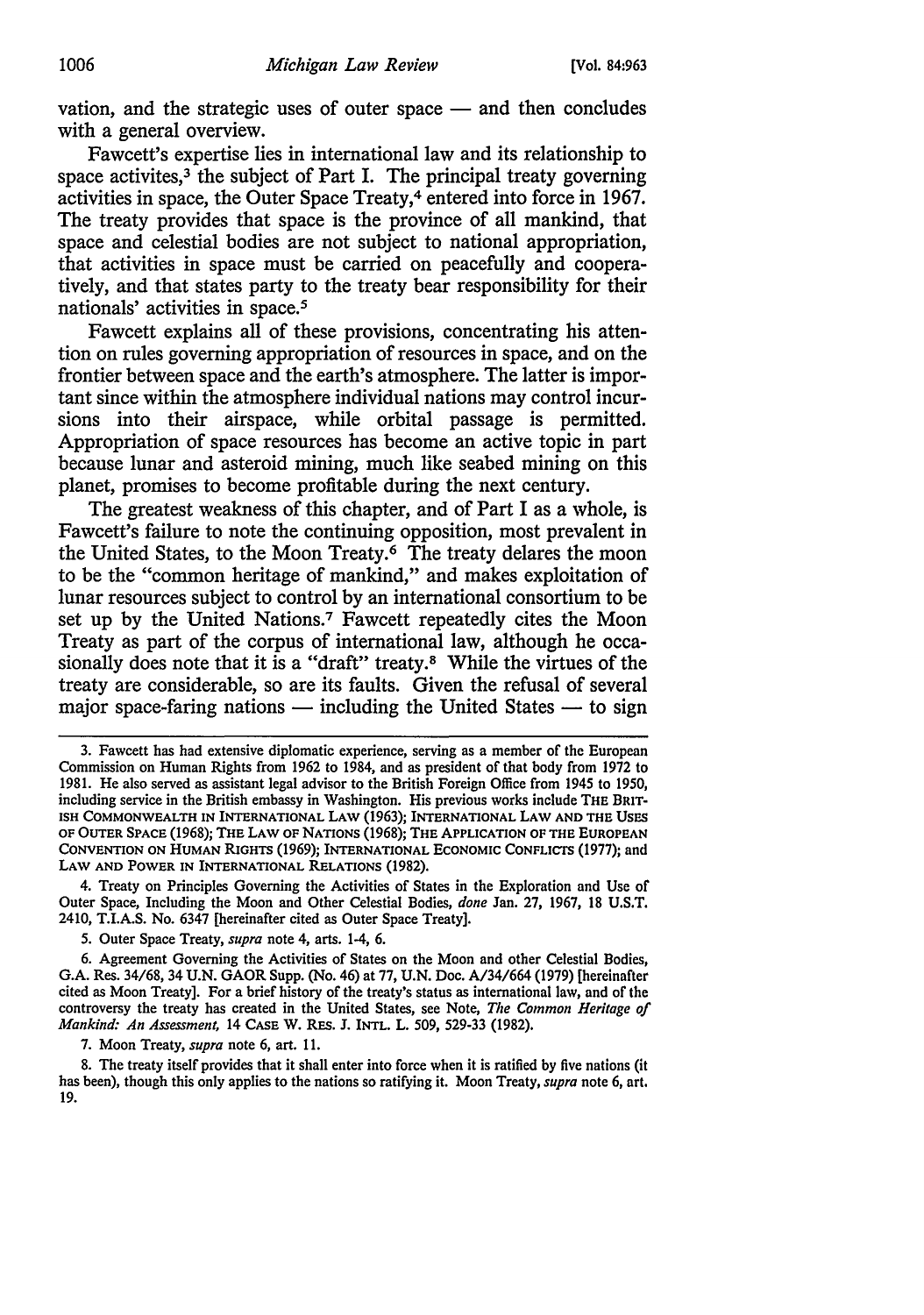the treaty, its future cannot be so easily presumed. Indeed, perhaps the single most important international legal issue regarding the development of outer space is the extent to which resources beyond the earth will be treated as "the common heritage of mankind," as the Moon Treaty provides.

Fawcett's one-world perspective is one approach to this question, but its acceptance can hardly be assumed without comment and without acknowledging competing paradigms. This is, however, the way Fawcett approaches the issue, noting at one point that "while decades may yet have to pass before [the United Nations General Assembly] is a law-making parliament, it is on the way" (p. 6). Fawcett's comment appears without any further discussion. However, his belief in an emerging globalism is visible throughout the work, particularly in his staunch support for the Moon Treaty and similar efforts. Of course, such views are highly controversial, at least in the United States, where the General Assembly is harshly criticized in even its present, merely consultative role. A fuller discussion of this issue would have added greatly to the value of the book, especially given Fawcett's extensive diplomatic experience.

Fawcett's second chapter, "Uses of Outer Space," in fact consists primarily of an excellent discussion of state responsibility for space activities. Under the Convention on International Liability for Damage Caused by Space Objects,<sup>9</sup> which entered into force in 1972, the launching state bears international responsibility for damage caused by its spacecraft. At least partly as a result of this treaty, the U.S.S.R. agreed to pay Canada some \$3 million after Cosmos 954 disintegrated and fell to earth in 1978.10 Questions remain under the Convention as to how liability is to be determined in the case of a multinational mission or a satellite of an international organization (pp. 28-29). The Liability Convention does, however, provide guidelines that should resolve most questions.

The third chapter, "Space Operators,'' contains a discussion of the role of private enterprise as well as a brief note on regional agencies' space activities. These sections provide a brief history of space activities, and a resume of the status of private and regional space activities at the time Fawcett was writing. Fawcett's own views on the proper role of private enterprise in the development of space remain below the

<sup>9.</sup> Convention on International Liability for Damage Caused by Space Objects, *done* Mar. 29, 1972, 24 U.S.T. 2389, T.l.A.S. No. 7762.

<sup>10.</sup> P. 27. Canada proposed several theories of liability to the Soviet Union, including trespass by mere fact of entry, as well as invoking the Liability Convention. The Soviet Union in settling the claim made no admission of its liability under any of these approaches. *See* Schwartz & Berlin, *After the Fall: An Analysis of Canadian Legal Claims for Damage Caused by Cosmos*  954, 27 McGILL L.J. 676, 678 (1982). No other incident has yet produced a claim under the Convention. The fall of Skylab in 1979 resulted in an American admission of responsibility, but no actual damages were ever reported. *Id.* at 679.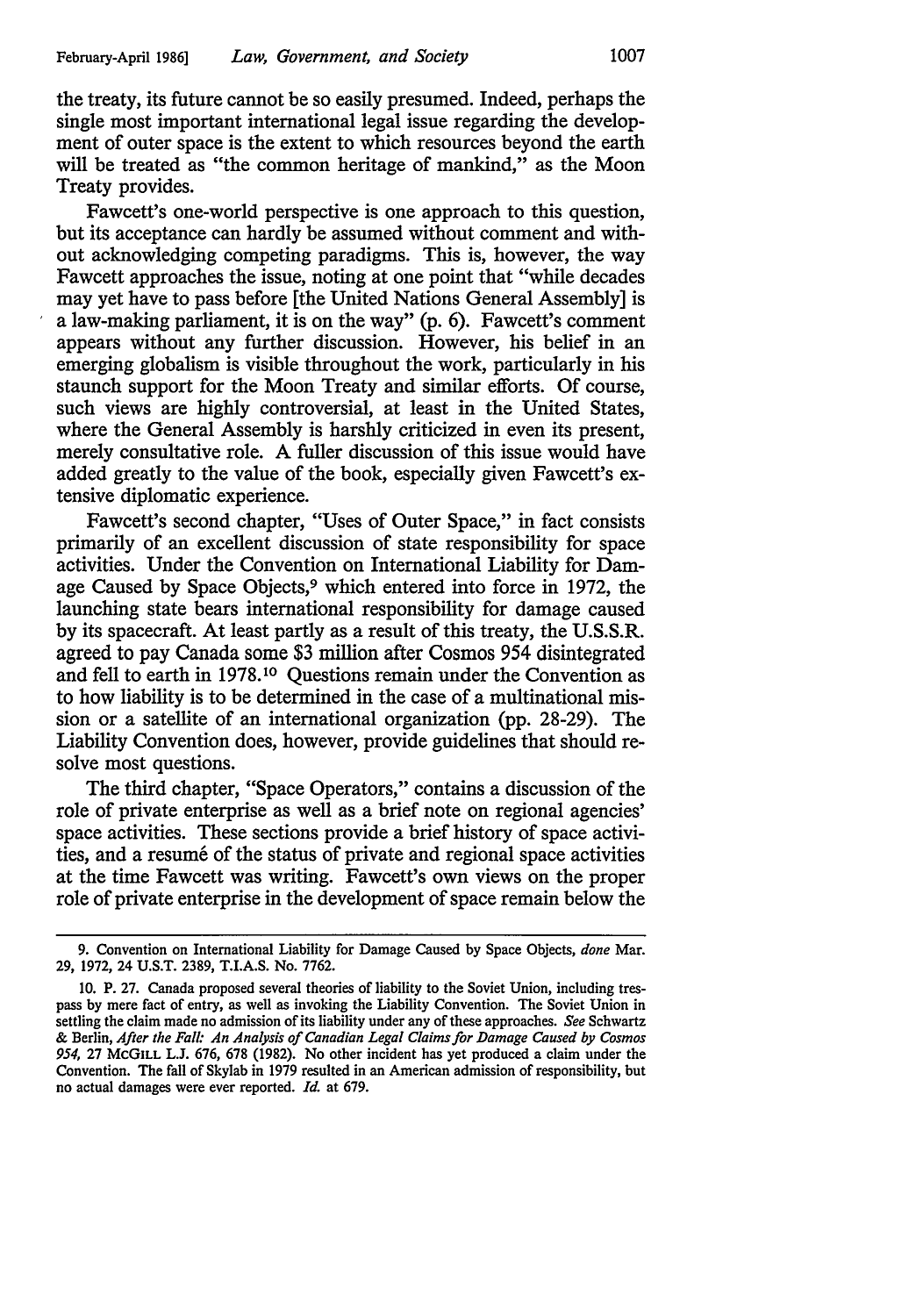surface in this chapter. He seems to endorse a private role, limited by the principles of state responsibility for private actions and "equitable sharing" of the rewards, such as the Moon Treaty provides. Fawcett notes that budgetary constraints on public sector involvement make "regulated working arrangements between private enterprise and public agencies" necessary (p. 42).

Part I, for its faults, provides a generally accurate and comprehensive survey of the treaties relating to outer space, and their applications to various operations in orbit. Part H's discussion of specific areas of space activities is, unfortunately, less consistent. Several chapters are marred by factual errors and omissions which detract from the work's usefulness as a snapshot of developments to date in the field. The first chapter on applications, concerning telecommunications, is the strongest of Part II. It is also the longest  $-$  roughly as long as the other four combined — and the most fully documented. The remainder of Part II should be read as an essay. Several chapters suffer from inadequate citation, which may account for their factual errors. The telecommunications chapter is immune to this objection.

Fawcett describes in some depth two foci of controversy in the international legal community: the international scheme for apportioning rights to use the radio spectrum (pp. 52-62), and proposals for direct satellite broadcasting (pp. 65-77). Both of these issues pit the United States and Western European nations against the bulk of the developing world. Current space users seek a minimum of regulation of their activities, while the Third World wants a fair share of orbital resources to remain under its control. 11 Direct broadcasting by satellite offers the potential to beam programming to a whole hemisphere at a time, and is opposed by many governments that wish to retain national control of their airwaves.

Fawcett's chapters on "Space Stations" and "Astronomical Observation" are mixed bags, primarily consisting of snapshots of these fields as they existed when Fawcett was writing. His information seems to be limited to about 1981,<sup>12</sup> and many of his observations and predictions are now seriously dated. 13 Other facts Fawcett reports are

<sup>11.</sup> *See* Levy, *Institutional Perspectives on the Allocation of Space Orbital Resources: The ITU, Common User Satellite Systems and Beyond,* 16 CASE W. RES. J. INTL. L. 171, 172-82 (1984).

<sup>12.</sup> This date is the conjecture of the reviewer. Fawcett cites sources for his statements irregularly, although all but two of his footnotes cited publications dated 1981 or before. The two exceptions both refer to 1983 issues of *New Scientist,* a British science weekly.

<sup>13.</sup> For example, Fawcett notes that NASA plans to acquire a total of five shuttles through 1986, instead of the actual four, p. 86 (although consideration of a fifth orbiter was subsequently renewed after the loss of Challenger in January 1986). He also reports the possibility that the Galileo probe to Jupiter and Voyager H's flybys of Uranus and Neptune might be canceled for lack of funds - but both probes were rescued from the budgetary ax several years ago, and Voyager successfully flew by Uranus in January 1986. *See Voyager Discovers "Boulders" i11 Rings,* N.Y. Times, Jan. 28, 1986, at Cl, cot. 1; *Planned Shuttle Schedule for 1986,* N.Y. Times, Jan. 31, 1986, at 15, col. 3 (reporting planned launch of Galileo probe). Finally, while Fawcett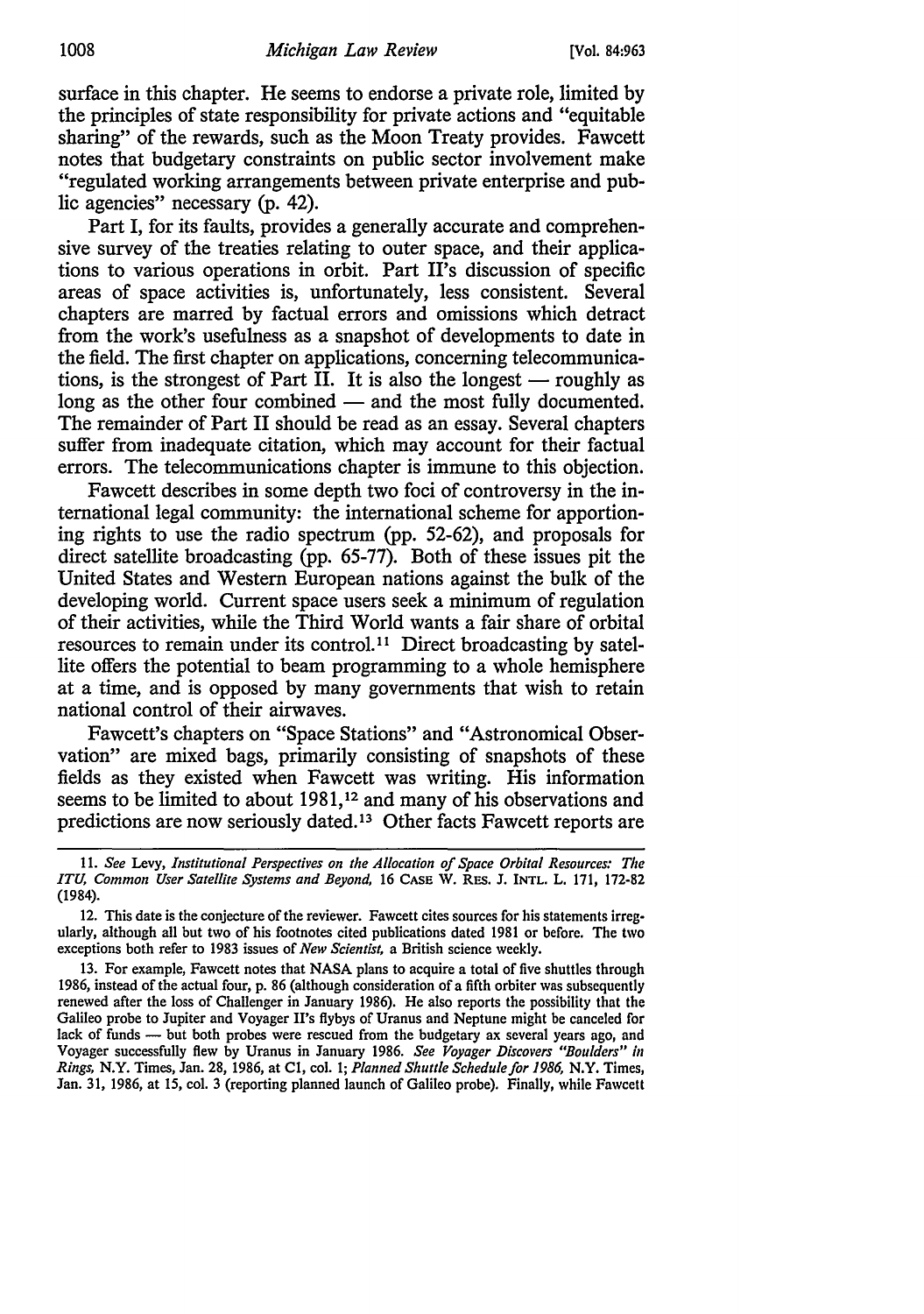simply incorrect.<sup>14</sup> Most of his chapter on astronomy, however, concerns itself with a precis of modem cosmology. Fawcett describes the development of our current concepts of the Milky Way Galaxy, the expansion of the universe, and the Big Bang theory of the universe's creation (pp. 96-105). Fawcett also provides a full-page box explaining such astronomical concepts as the light-year and the parallax. However interesting, this lengthy coverage (about eleven percent of the entire book) seems slightly out of place, since it bears no relation to international law, and only an indirect and unexplored connection to activities in space. Fawcett's interest in the subject appears to be the main reason that this topic, as well as others, was included.

The final chapter of Part II, on the strategic uses of outer space, opens with Fawcett's view of the arms race:

Technology is dominant. In face of the production and use of armaments national social choices have given way to a "primitive will to survive" and, to borrow a Darwinian idea, advanced social man has become an instrument of technological selection. Unrestricted technology produces the "force multipliers," which constantly destabilize arms parity as a political objective; and the fittest to survive become those selected by the technological advances. [pp. 106-07]

Unfortunately, Fawcett does not explore this view deeply. Rather, he merely states his conclusion, without offering any support or pursuing the implications of his ideas. He then moves on to discuss the role of orbital systems in controlling the arsenals of the superpowers, and in their surveillance of each other. He concludes the chapter with a section on antisatellite weapons, and that section's only statement about currently available weapons is simply untrue: "The US made a destructor satellite operational in 1979. It was designed to intercept its satellite target, when its cargo of explosives would be detonated, but it was at this first stage limited to low-orbit targets" (p. 113). Both the timing and description of the device apply far more accurately to the Soviet antisatellite device than to its American counterpart, which was not tested until 1985, and which consists of a nonexplosive ramming device launched from an F-15 fighter.<sup>15</sup> Fawcett later correctly indi-

14. He cites the Viking I probe as reaching Mars in 1975, instead of 1976. P. 91. *See Viking Robot Sets Down Safely on Mars and Sends Back Pictures of Rocky Plain,* N.Y. Times, July 21, 1976, at 1. Fawcett also claims that "[i]n April 1983 the USSR launched the largest space telescope to be placed in Earth orbit, having a mirror 3.8 m in diameter. Its elliptical orbit is itself enormous, the satellite carrying the telescope being at its furthest point nearly half-way to the Moon." P. 94. I have found no other report of such a launch.

15. *See, e.g.,* G. STINE, CONFRONTATION IN SPACE 81-82 (1981); *Test Asat Launched Au-*

states that an orbiting radar of Venus was canceled, p. 93, a similar probe has since been funded and is reportedly scheduled for launch by the United States in 1988. *See, e.g., Soviet Venera 16 Radar Spacecraft Photographs Large Area of Venusian Surface,* AVIATION WEEK & SPACE TECH., Feb. 11, 1985, at 70. In general, Fawcett's information on European events and plans seems far more timely and accurate than that on their Soviet and American counterparts. For a more thorough recent survey of current and future space activities, see another British book, G. PARDO, THE FUTURE FOR SPACE TECHNOLOGY (1984).